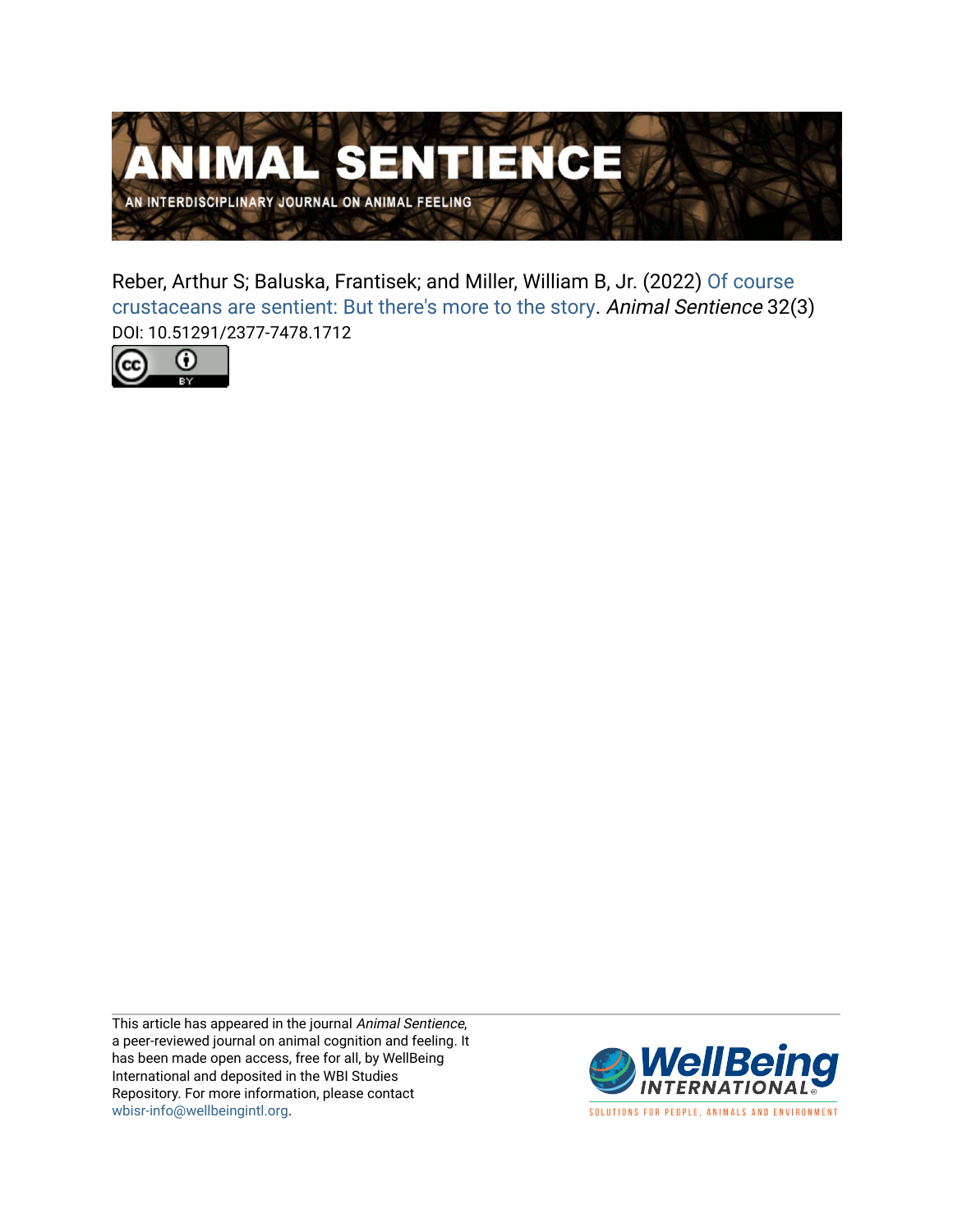## **Of course crustaceans are sentient: But there's more to the story**

Commentary on **[Crump et al](https://www.wellbeingintlstudiesrepository.org/animsent/vol7/iss32/1)** on *Decapod Sentience*

**Arthur S. Reber**, University of British Columbia **František Baluška**, University of Bonn **William B. Miller**, Jr, Independent Researcher, Phoenix, Arizona

**Abstract:** We are in basic agreement with Crump et al. that animal welfare, particularly with regard to the experience of pain, is a topic of importance. However, we come to the issue from a different perspective, one in which all species are sentient and can feel pain. The implications of this theory are discussed.

> **[Arthur S. Reber,](mailto:areber@brooklyn.cuny.edu)** Broeklundian Professor of Psychology, Emeritus, CUNY and Visiting Professor, Psychology, University of British Columbia. His research is on implicit learning: knowledge acquired largely independently of awareness. **[Website](https://psych.ubc.ca/profile/arthur-reber/)**

> **[František Baluška](mailto:baluska@uni-bonn.de),** IZMB, University of Bonn, integrates plant cell biology and physiology with sensory ecology and electrophysiology in the emerging field of plant neurobiology. He edits *[Plant Signaling & Behavior](https://www.ncbi.nlm.nih.gov/labs/journals/plant-signal-behav/)* and *[Communicative &](https://www.ncbi.nlm.nih.gov/labs/journals/commun-integr-biol/)  [Integrative Biology](https://www.ncbi.nlm.nih.gov/labs/journals/commun-integr-biol/)*, and the book series *Signaling and Communication in Plants*. **[Website](http://ds9.botanik.uni-bonn.de/zellbio/AG-Baluska-Volkmann/)**



**[William B. Miller](mailto:wbmiller1@cox.net)**, Jr., is a physician, evolutionary biologist, and lecturer on the new science of the **hologenome** and the impact of the microbial sphere on evolutionary development. **[Website](https://humansandnature.org/william-b-miller-jr/)**



According to our theory (dubbed the Cellular Basis of Consciousness [CBC] by Reber, 2019), all crustaceans are, of course, sentient, and all feel pain, because *all* organisms are sentient and all have valenced (positive/negative) experiences. This theory has been developed in a series of recent papers (e.g., Baluska et al. 2022; Reber & Baluška, 2020). Recognizing that all living organisms are sentient resolves many of the issues that Crump et al's target article struggles with. It also, of course, creates new issues, like working out the underlying biomolecular processes and structures that cause sentience in living cells (see Baluška et al. 2021).

Crump et al. begin at the usual place, in fact, the only place available, given their overall approach. They work to identify the circumstances under which they can conclude that a species is sentient. The path they take is the one that virtually everyone takes. They start with human consciousness, human experience, human mental life, and work back through the evolutionary tree looking for data suggesting that whatever species they're focusing on is also sentient. In our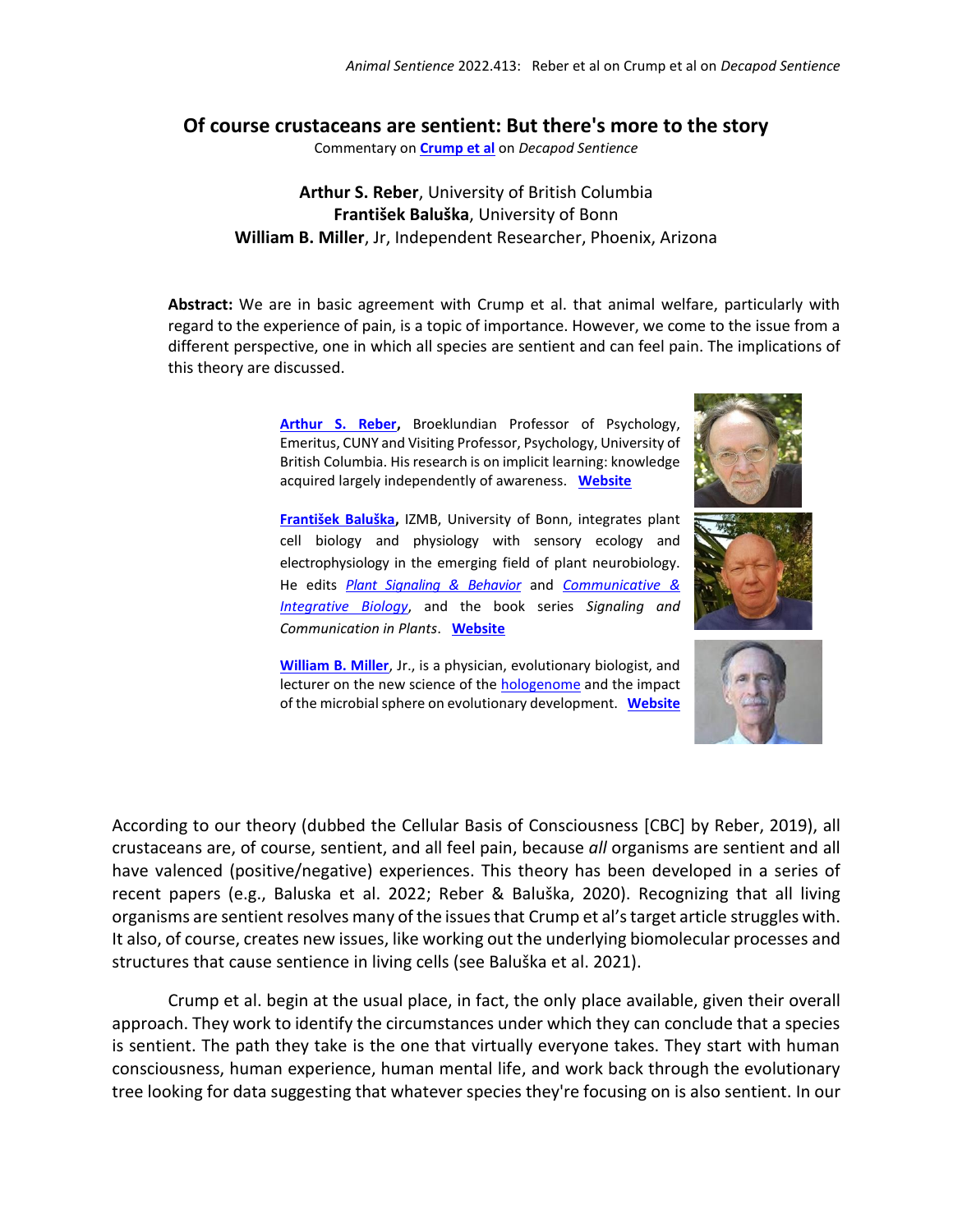review of this literature we've encountered research programs that focus on, among others, insects (Klein & Barron, 2016), corvids(Nieder, et al., 2020), and cephalopods(Birch, et al., 2021). They invariably find sentience for the simplest of reasons: It was there all along.

Crump et al. do note that: "The international scientific community increasingly recognises sentience in at least some invertebrates." This is true, and the various researchers they cite concur. If one looks at a different subset of the "international scientific community," however -- -- cell and plant biologists -- the concurrence will dovetail on the unicellular species, the prokaryotes and protists. There are good reasons why Lynn Margulis (2021) titled one of her more important papers "The conscious cell" and why biologist Pamela Lyon, in her 2015 review of the literature, used the even more provocative title, "The cognitive cell."

Crump et al. present a nice coverage of the data base but it's from their particular point of view, which necessarily focuses and relies ".on behavioural and cognitive markers, coupled with our knowledge about the animal's nervous system." We think this is a mistake, a common one. Crump et al., Like many others, begin with a common assumption that a nervous system is needed for sentience. This is a claim without support. We have yet to see any convincing evidence that it is true. Or any principled reason why it should be. Yes, mental functioning changed when neurons evolved, and, yes, there are many properties of a sentient nature that emerged with neural circuits and brains; but consciousness and cognition were there before. The novel functions and processes were simply building upon the existing mental world of the species that came earlier. Many evolutionary innovations made important changes over geological time: photosynthesis, respiration, warm-blooded metabolism, action potentials, legs. A nervous system is, of course, one of the more important innovations, but it didn't cause sentience. It simply modified its manner of expression.

Another struggle that adopting the CBC will resolve is marked by the issue that Crump et al. raise: "[T]he 'private' nature of sentience is why we cannot resolve the question of invertebrate sentience with certainty." This concern of theirs is an extension of the first-person problem which philosophers of mind have long struggled with. Our offer to Crump et al. is, again, our CBC theory which, once adopted, removes the problem. Since all creatures are sentient, there's no longer any need to worry about "private" internal states. Simply use the behavioral evidence that shows that even the simplest species, the prokaryotes, archaea and bacteria, have valenced perceptions, learn associatively (including learning repeating patterns), establish memories, make decisions, navigate arbitrary environments, form colonies, and communicate within and between species (Lyon, 2015; Reber, 2019; Reber & Baluska, 2020). It's worth noting here that in Lyon's 2021 review, she points out that much of the lack of coordination between cell biologists and those who are in the broader field of consciousness studies exists because the latter are simply unaware of the range and sophistication of prokaryote behavior. She notes that a closer look and a deeper appreciation of the nature of cellular life would resolve many of the current problems in the field. (We agree, obviously.)

Crump et al., modifying the older Smith & (1991) Boyd criteria for identifying which species can experience pain, develop a more sensitive and insightful set of eight criteria. We read them over and note that if references to neural traits and neurotransmitters are deleted and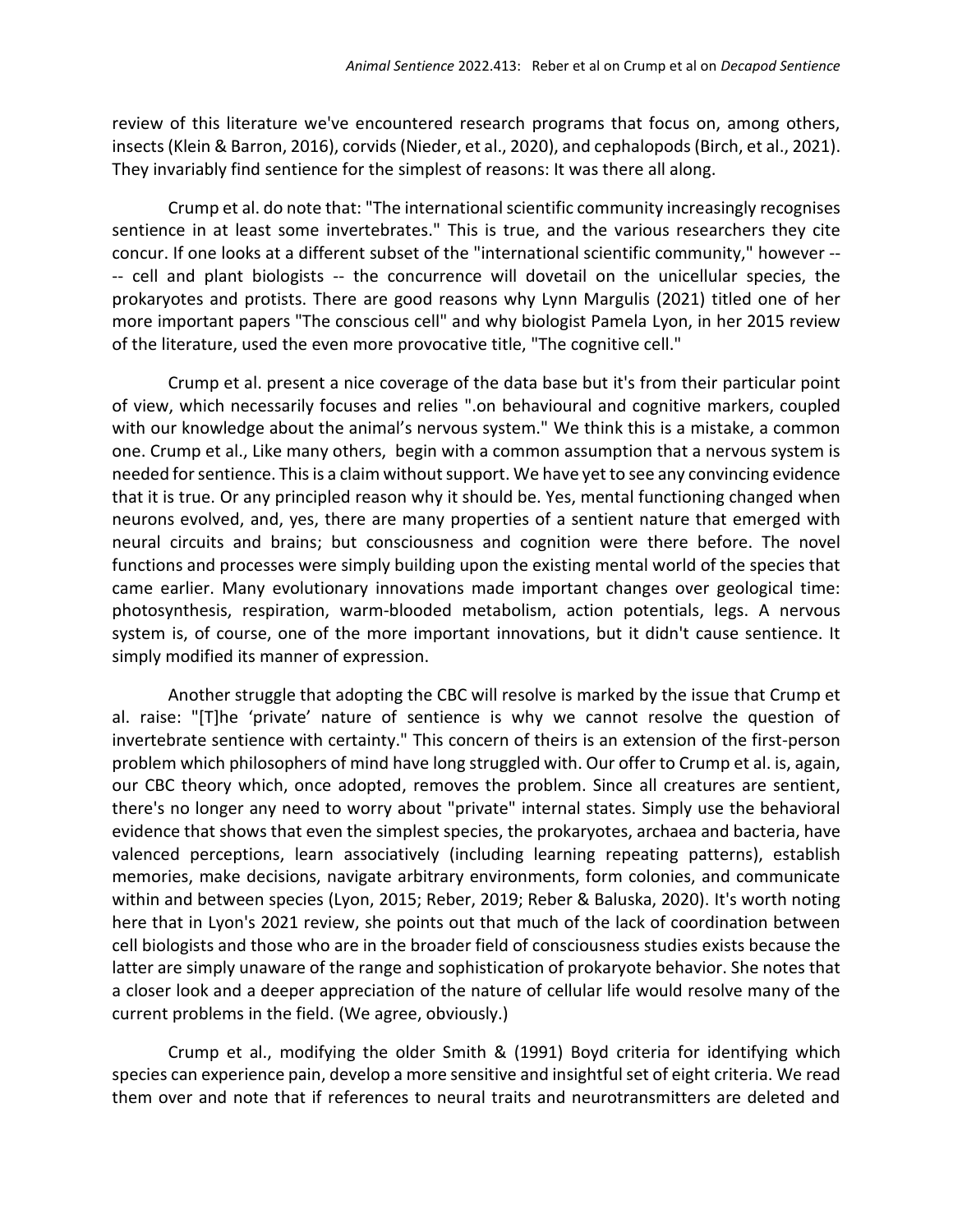"animal" is replaced by "organism," prokaryotes fit the criteia very nicely, including sensitivity to anesthetics − though, so far as we know, evidence for #8 is lacking. A simple question almost asks itself: Why would a species be sensitive to anesthetics if it didn't feel pain? We note in passing that many of the species Crump et al. presume to be insentient produce their own anesthetics − including plants (Yokawa et al, 2019).

One line in the target article surprised us: "However, simple forms of associative learning appear to occur unconsciously in humans." They do indeed, and one of us spent most of his scientific career on this issue. See, for details, any of the 19 chapters in *The Cognitive Unconscious: The First Half-Century* (Reber & Allen, 2022) for a fuller sense of just how ubiquitous unconscious or "implicit" learning is. Infants learn language and the mores of their culture without being aware of either the process or the products of acquisition. Most beliefs are formed without awareness. Biases and prejudices are as well. There is essentially no element in the functioning of our or any other species that doesn't have some unconscious component. This isn't the place to outline how the theory of implicit functions (see Reber, 1993) fits under the large umbrella of the CBC but, for the curious, it is outlined in Reber (2019, 2022).

From our perspective, the animal welfare issue plays out in a slightly different way from the one outlined by cle. We acknowledge, of course, that all the issues raised by the target article are important. Let us close by pointing out that one of the more intriguing implications of the CBC model is that it extends the concerns of advocates of animal welfare to additional species and serves to keep us all the more tuned to the ethical issues.

## **References**

- Baluška, F. Miller, W. B. & Reber, A. S. (2021). [Biomolecular basis of cellular consciousness via](https://doi.org/10.3390/ijms22052545)  [subcellular nano-Brains.](https://doi.org/10.3390/ijms22052545) *International Journal of Molecular Sciences* 2021, *22*, 2545..
- Baluška, F., Reber, A. S. & Miller, W. B. (2022). Cellular sentience and cognition as the primary [source of biological order and evolutionary creativity.](https://doi.org/10.1016/j.biosystems.2022.104694) *Biosystems*, 218 (2022) 104694.
- Birch, J., Burn, C., Schnell, A. Browning, H., & Crump, A. (2021). Review of the evidence of [sentience in cephalopod molluscs and decapod crustaceans.](https://www.researchgate.net/profile/Charlotte-Burn/publication/356459802_Review_of_the_Evidence_of_Sentience_in_Cephalopod_Molluscs_and_Decapod_Crustaceans/links/619cc06ad7d1af224b1a513d/Review-of-the-Evidence-of-Sentience-in-Cephalopod-Molluscs-and-Decapod-Crustaceans.pdf) Report prepared for the London School of Economics.
- Klein, C. & Barron, A. B. (2016). [Insects have the capacity for subjective experience.](https://www.wellbeingintlstudiesrepository.org/animsent/vol1/iss9/1/) *Animal Sentience* 9(1).
- Lyon, P. (2015). [The cognitive cell: bacterial behavior reconsidered.](https://doi.org/10.3389/fmicb.2015.00264) *Frontiers in Microbiology*, 14 April, 2015.
- Margulis, L. (2001). The conscious cell. *Annals of the New York Academy of Sciences*, 929, 55-70.
- Nieder, A., Wagener, L., & Rinnert, P. (2020). A neural correlate of sensory consciousness in a corvid bird. Science, 369, 1626-1629. [DOI: 10.1126/science.abb144](https://doi.org/10.1126/science.abb1447)